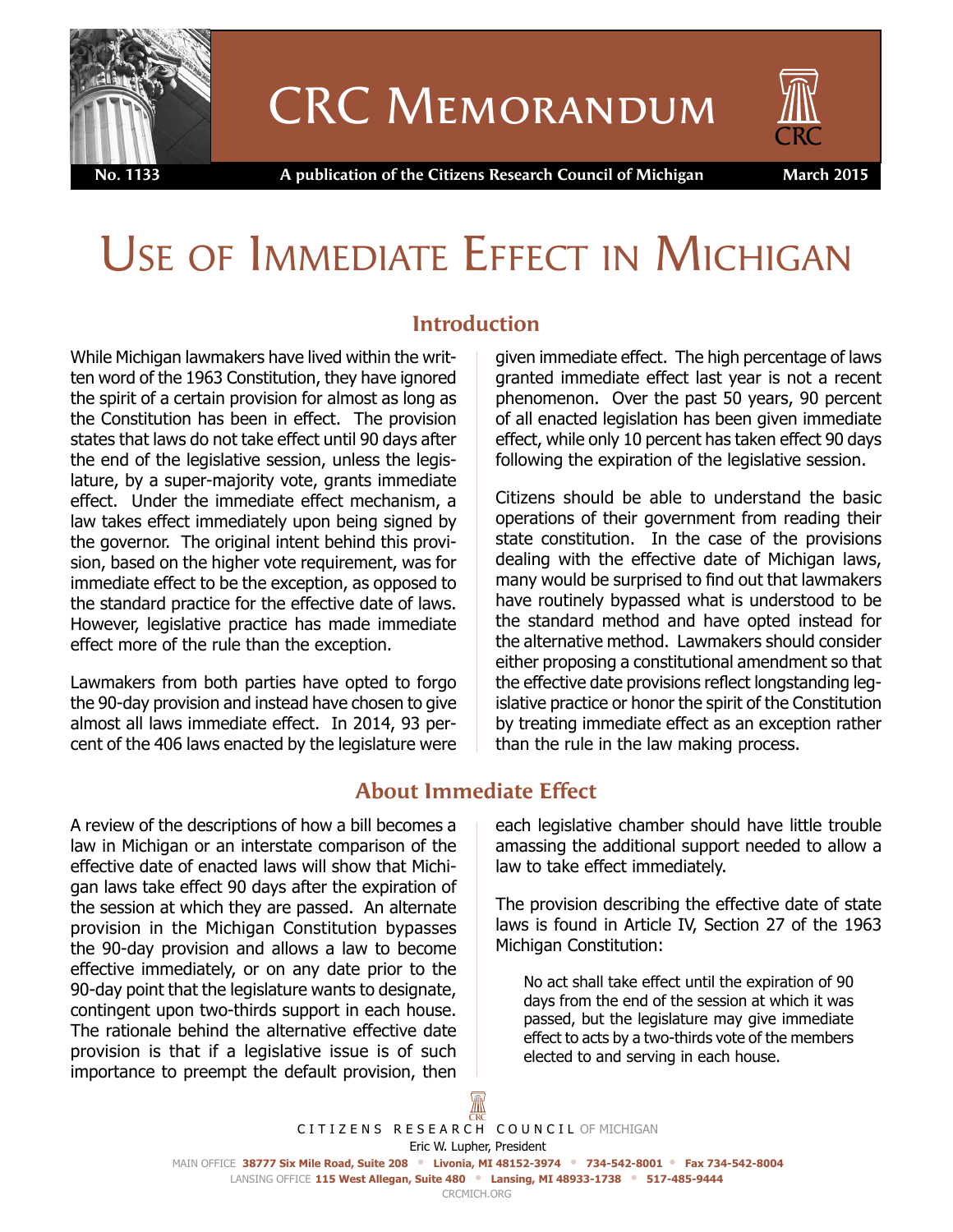**Interstate Comparison**. Every state has its own laws and practices related to the effective date of legislation. In general, states fall into one of four categories with respect to when legislation takes effect: 1) immediately (six states); 2) after a certain number of days following enactment (seven states); 3) after a certain number of days following adjournment (15 states, including Michigan); and 4) on a specific date (22 states). In addition to these standard provisions, a number of states that require some type of delay also permit laws to take effect immediately under certain circumstances, such as for an emergency or if approved by a super-majority vote in each legislative chamber. Michigan fits into this category.

Michigan is one of eleven states with a full-time legislature, meaning there is no limit on the length of the legislative session. Since the early 1960s, Michigan lawmakers have met in session year-round.

The first Michigan constitution, adopted upon statehood in 1835, contained no provisions on the matters of the effective date of legislation. From a constitutional standpoint, a law was effective as soon as it was approved by the governor and filed with the secretary of state (or after a successful legislative override vote, in the case of a veto by the governor) or on a date designated in the legislation. This is the case for laws passed by the Congress of the United States.

In 1838, the Michigan Legislature passed a law requiring that an act would become effective 30 days after approval. The purpose of this change was to provide the necessary time to communicate the law throughout the state before it became effective. This provision was amended in 1846 to extend the effective date to 60 days after approval to provide additional time to communicate the law. Since the mid-1800s, the procedures for determining when laws take effect have been contained in the Constitution and have been modified multiple times.

Nearly all of the states with full-time legislatures require laws to take effect immediately, after a certain number of days following enactment, or on a specific date. Among the full-time legislatures, Michigan is an outlier because it requires laws to take effect after a certain number of days following the end of the legislative session. This means that under the standard procedure in Michigan, laws do not become effective until mid to late March of the year after their passage.

Michigan's procedure more closely resembles that used by part-time legislatures that operate within limited legislative sessions. In states with effective dates tied to the end of the legislative session, laws generally take effect within the same year in which they were passed. In Michigan, this only happens when the regular effective date provision is bypassed and lawmakers give a law immediate effect.

## **Brief History**

#### **The 1850 Michigan Constitution**

The 1850 Constitution contained an effective date provision (Article IV, Section 20), which stated:

. . . No public act shall take effect or be in force until the expiration of ninety days from the end of the session at which the same is passed, unless the legislature shall otherwise direct, by a twothirds vote of the members elected to each house.

The new language significantly extended the then-existing 60-day waiting period by making laws effective 90 days following the end of the legislative session. Operating with a part-time legislature during the time meant that laws not given immediate effect became effective at some time between late August and the end of September in the year of enactment, contingent on the length of the legislative session.

Additionally, the new language authorized the legislature to direct another effective date, including immediate effect, by a two-thirds vote of the members

TERENCE M. DONNELLY, Chair ALEKSANDRA A. MIZIOLEK, Vice Chair NICK A. KHOURI, Treasurer LAURA APPEL MICHAEL G. BICKERS BETH CHAPPELL

RICHARD T. COLE JIM DAVLIN DANIEL P. DOMENICUCCI RANDALL W. EBERTS SHERRIE L. FARRELL EUGENE A. GARGARO, Jr.

#### **CRC BOARD OF DIRECTORS** JOHN J. GASPAROVIC

INGRID A. GREGG JUNE SUMMERS HAAS MARYBETH S. HOWE GORDON KRATER WILLIAM J. LAWRENCE III

R

DANIEL T. LIS KRISTEN McDONALD MICHAEL P. McGEE PAUL OBERMEYER KEVIN PROKOP JAY RISING

KELLY ROSSMAN-McKINNEY CANDEE SAFERIAN CHRISTINE MASON SONERAL TERENCE A. THOMAS, Sr. THEODORE J. VOGEL LARRY YACHCIK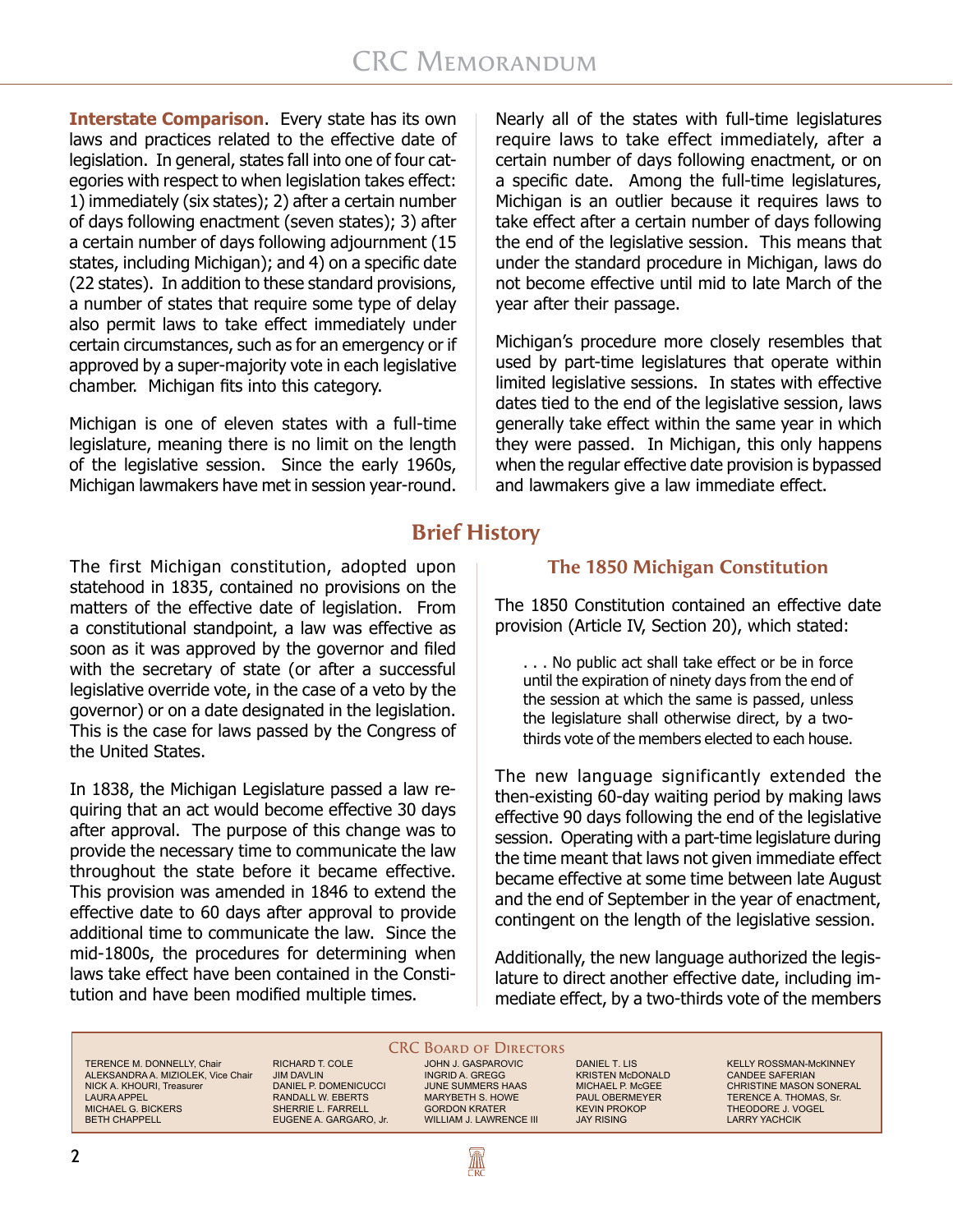elected to each house. This provided lawmakers with two options for the effective date of enacted legislation. It was believed that if a legislative issue were so pressing to demand that the law take effect immediately, the legislature would have little trouble assembling a super-majority vote.

The 1850 provision apparently permitted immediate effect of local acts without the two-thirds vote, because the language was specific as to the type of act passed by the legislature; ". . . No public act shall take effect [emphasis added]." Under the 1850 Constitution, the legislature enacted literally hundreds of local acts at each regular session that created laws or ordinances for particular local governments. (The grant of home rule powers to cities and villages in the 1908 Constitution effectively put an end to local acts, although they are still provided for in the 1963 Michigan Constitution with a super-majority vote.) Most often, local acts were given immediate effect.

#### **The 1908 Michigan Constitution**

Among the goals of the 1907-08 constitutional convention, two major objectives included slowing down the pace of legislation and placing limits on the powers of immediate effect. To this end, the architects of the 1908 Constitution included new language to allow immediate effect as an exception to the normal 90-day delay and only for certain acts. Additionally, immediate effect had to garner support from twothirds of the members elected to each house. Specifically, the new language limited immediate effect to appropriation acts and acts necessary to preserve public peace, health, or safety. Article V, Section 21 of the 1908 Constitution stated:

No act shall take effect or be in force until the expiration of 90 days from the end of the session at which the same is passed, except that the legislature may give immediate effect to acts making appropriations and acts immediately necessary for the preservation of the public peace, health or safety by a two-thirds vote of the members elected to each house.

Through this modified provision, the convention delegates made granting immediate effect more difficult by limiting the universe of eligible laws. The delegates maintained the requirement that immediate effect had to receive a two-thirds vote. It was believed that the new language, coupled with the two-thirds vote requirement, would greatly reduce the number of acts granted immediate effect.

Floor debate among the convention delegates on the revised language was limited. One issue that gained attention was a proposed amendment specifying that an immediate effect vote should be by record roll call, meaning votes and names are entered in the journal of each chamber. Ultimately, the amendment was not adopted as it was noted that legislative practice at the time required a "rising vote" to verify that the two-thirds vote requirement was met. A "rising vote" does not require that an actual count of members voting yea or nay is conducted. Therefore, the actual vote total and names are not recorded in the official journal

#### **The 1963 Michigan Constitution**

The 1963 Constitution modified two aspects of lawmaking that significantly influenced the dynamic of when newly enacted laws take effect. First, the Constitution retained many of the provisions that contemplate a part-time legislature. However, soon after the new constitution took effect, it became common for the legislature to meet throughout the year and adjourn late in the year. Prior to the mid-1960s, the legislature operated on a part-time basis. Lawmakers met most years in regular session until late May or early June before adjourning. On occasion, the legislature would convene in special session, at the request of the governor, later in the same year. Although the 1963 Constitution does not explicitly require the legislature to meet on a full-time basis, that has become the norm.

Second, the provision for the effective date of newly enacted laws was altered in the new constitution. The framers of the 1963 Constitution made one significant change to the 1908 Constitution. While the current constitution retains the 90-day provision as to the effective date of statutes, by removing the restriction as to the types of acts that may be given immediate effect, the new language authorizes the legislature to give immediate effect to any act by a two-thirds vote.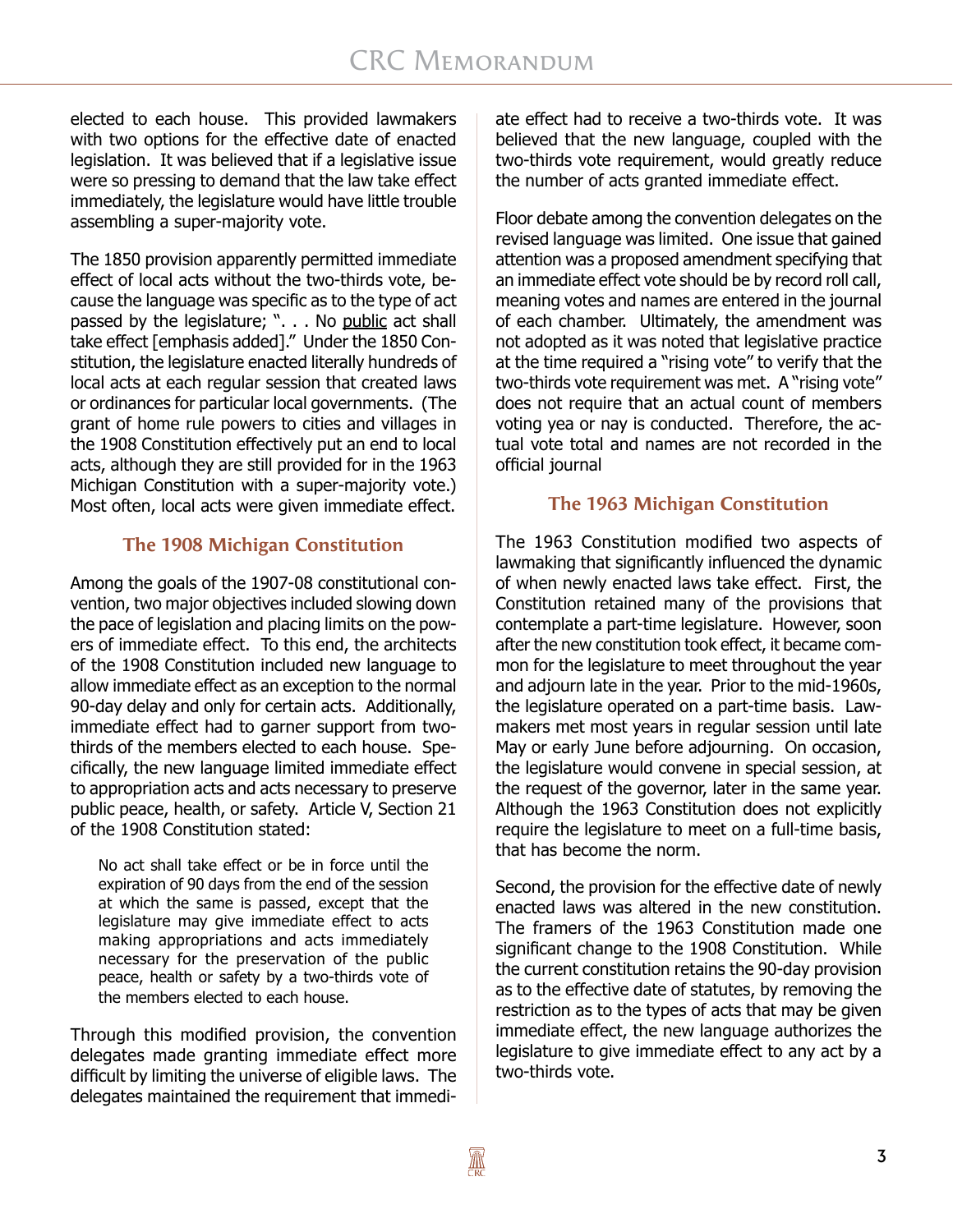In making the change, the constitutional convention delegates noted that the earlier language was not always attended to and that a number of bills received immediate effect, but did not appear to meet the public health and safety requirements. It was their belief that immediate effect was routinely used and only withheld when the legislature failed to secure a two-thirds vote on final passage, which often resulted from policy disagreements that were rooted in differences of party affiliation.

Debate during the convention indicates that many delegates believed that the immediate effect provision of the 1908 Constitution was abused by the legislature and that this abuse reflected a lack of respect for the purpose and intent of the immediate effect device. In granting immediate effect under the 1908 Constitution, lawmakers were not required to substantiate that a law fit into one of the eligible categories. The lack of this requirement, along with no enforcement mechanism, caused many delegates of the 1961-62 constitutional convention to question the value of limiting immediate effect to certain acts. Thus, they opted to provide the legislature with more discretion in determining which laws should be granted immediate effect.

In approving the language changes, the 1963 Constitution effectively re-established the effective date provisions that existed under the 1850 Constitution.

# **The Use of the Immediate Effect Provision**

As previously noted, one major goal of the 1908 Constitution was to slow the legislative process and curb the misuse of immediate effect. The drafters modified existing constitutional language to make granting immediate effect to public acts more the exception than the rule. This appears to have been the case. Over the last 24 years that the 1908 Constitution was in effect (1940-1963), $^1$  39 percent of the 4,996 bills enacted were given immediate effect.

With the easing of the immediate effect provisions in the 1963 Constitution, immediate effect became a commonly used tool of the legislature. In fact, granting immediate effect to laws became more the norm than the exception almost immediately after the new constitution took effect. Since 1965, 90 percent of all enacted laws were given immediate effect (see **Chart 1**). In some years, as few as 57 percent of all laws received immediate effect, while in other years, 99 percent of all laws were granted immediate effect. From 2000 through 2014, the legislature granted immediate effect to 94 percent of the laws it passed.

#### **Granting Immediate Effect**

It may come as a surprise to many people that a bill that is approved by the legislature with less than two-thirds affirmative vote in each chamber can be granted immediate effect. This is because, in each chamber, a vote for immediate effect is taken separately from a vote for final passage of a bill. The 1963 Constitution contains provisions unique to each vote.

To become law, a bill needs the concurrence of a majority of the members elected to and serving in each house (Article IV, Section 26). The Michigan Legislature consists of the 110-member House of Representatives and the 38-member Senate. To gain final approval, a bill must receive at least 56 affirmative votes in the House and at least 20 affirmative votes in the Senate (assuming all seats are filled in both chambers). Section 26 further requires that a final passage vote must be by record roll call.

Under current practice in each chamber, if lawmakers want to grant immediate effect to a bill a separate immediate effect vote is taken. Similar to the final passage vote, the Constitution is clear regarding the support needed for immediate effect (two-thirds of the members elected and serving in each chamber). This means that immediate effect must be supported by 74 members of the House of Representatives and 26 members of the Senate. While the Constitution is specific as to the vote threshold, it is silent as to

 $1$  Extra Sessions were not included in this calculation due to the nature of the bills considered. Extra sessions were called by the governor to act on issues that were of such significance that they could not wait until the next scheduled session or that they needed to be considered without the interference or confusion of other issues.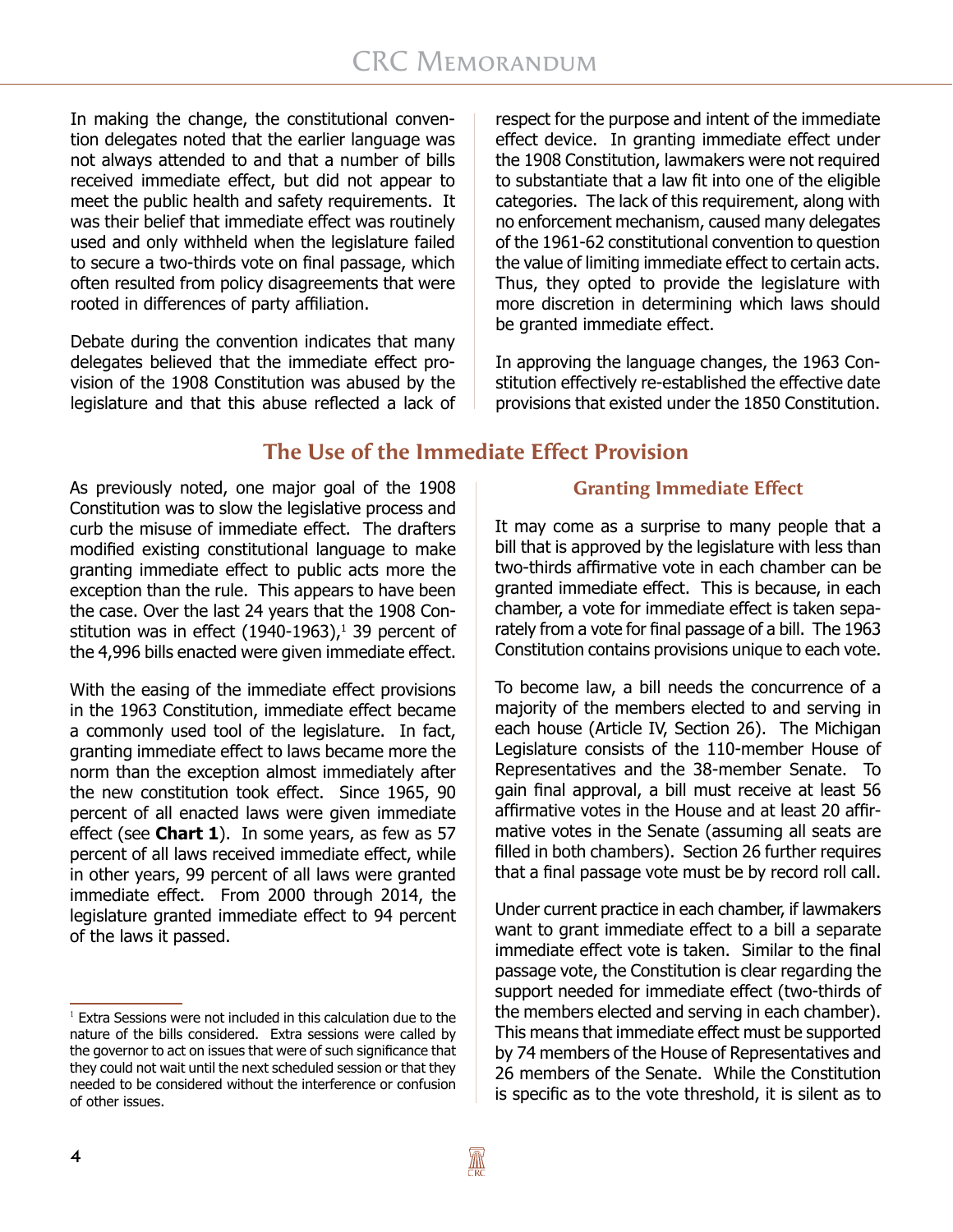

the type of vote that each chamber must take. This differs from the provision dealing with final passage where a recorded vote is required. In effect, the Constitution leaves it to each chamber to decide how it wants to handle immediate effect votes.

Each chamber of the Michigan legislature deals with the immediate effect vote differently. The published rules of the House of Representatives state that a motion for immediate effect must be made orally by a member and recognized by the presiding officer. Under this practice, the presiding officer of the chamber determines whether there is sufficient support for granting a bill immediate effect. If the presiding officer determines there is enough support (i.e., two-thirds of the House members), a bill receives immediate effect from the House of Representatives. This practice is commonly referred to as a "rising vote" and is also used to determine if there is support for other procedural motions, such as a request for a record roll call vote. A motion for recorded vote can be made with support of one-fifth of the members present in a chamber (Article IV, Section 18).

The "rising vote" mechanism used by the House is much different than a "division vote," which is used by the Senate in granting immediate effect. The latter requires that the specific votes of members favoring and opposing an issue are counted and the numerical result is recorded. The House's "rising vote" procedure effectively provides the presiding officer with discretion to determine whether the House will grant a bill immediate effect, without a counted vote. Further, the mechanism allows the presiding officer to determine the support for immediate effect, irrespective of the vote for the bill upon final passage.

In the Senate, the rules specifically state that immediate effect can be granted to bills only after an affirmative vote of two-thirds of the members elected and serving. For the past 40 years, the Senate has used the "division vote" mechanism to meet the constitutional requirement.

The use of a "rising vote" for granting immediate effect in the House of Representatives has been controversial and subject to court challenge. In 2012, the Michigan Court of Appeals ruled that the House's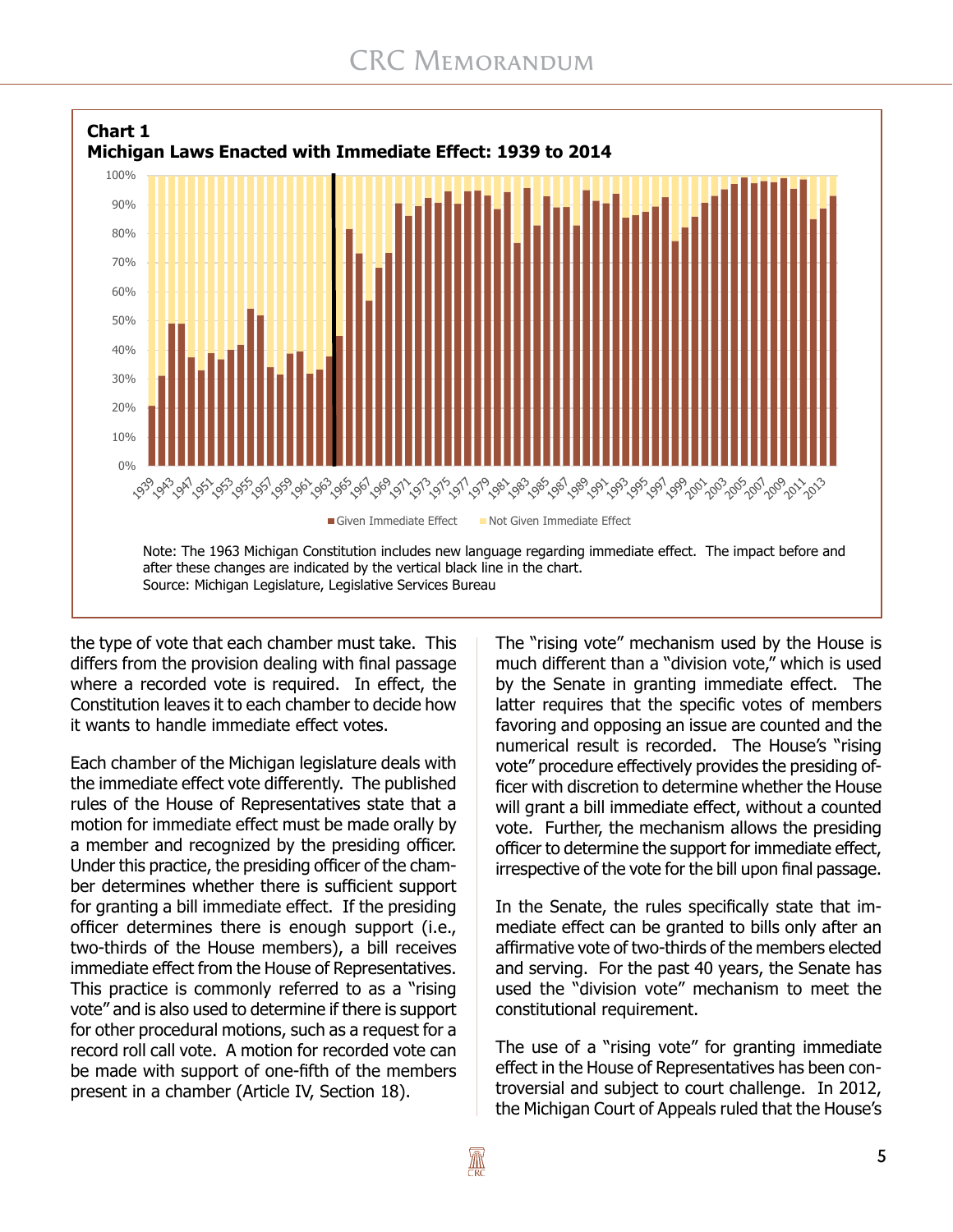method of granting immediate effect complies with the state Constitution.2 The Court opined that the Michigan Constitution does not specifically require a roll call vote for immediate effect. The Court ruled that unlike other sections of the Constitution that call for roll call votes (Article IV, Section 26 dealing with final passage of a bill), there is no specific type of vote required in the case of immediate effect. Further, because the Constitution (Article IV, Section 16) allows each chamber to determine its own rules and procedures, the Court argued that the House can determine the manner in which an immediate effect vote is conducted for purposes of meeting the constitutional two-thirds vote requirement.

The question of whether an immediate effect vote should be by "rising vote" or roll call vote was not a new issue in 2012. In fact, the issue was raised over 100 years earlier during the 1907-08 constitutional convention. As the 1908 Constitution was being drafted, delegates discussed whether the proposed immediate effect language should require a roll call vote, as opposed to the customary "rising vote" that had been used up until then. It was decided that the "rising vote" practice was sufficient to meet the two-thirds vote requirement and there was no need to include a new requirement for a roll call vote in

#### the Constitution.

The opportunity for either chamber of the legislature to use the "rising vote" mechanism to meet a constitutional requirement is not limited to granting immediate effect. There are numerous other instances where a super-majority vote is required by the Michigan Constitution to approve certain legislative actions. In some of these cases, the Constitution does not require a roll call vote, but in other cases it does. For example, to override a gubernatorial veto, each chamber must approve the measure by a two-thirds vote and each vote must be by recorded in the journal (Article IV, Section 33). In contrast, the Constitution requires "the assent of two-thirds of the members" in each chamber to appropriate public money or property for a local or private purpose (Article IV, Section 30). Because this section does not specifically require a roll call vote, a "rising vote" would suffice in this instance.

The use of the "rising vote" mechanism can effectively render certain constitutional vote requirements meaningless as considerable discretion is granted to the presiding officer of a chamber in determining whether a vote threshold is met.

# **Arguments For and Against**

#### **Arguments for Immediate Effect**

Immediate effect is attractive for legislators for a number of reasons:

**Response to Constituent Concerns.** Immediate effect provides evidence of legislators' abilities to respond to constituent concerns, a legitimate role of lawmakers, by getting laws passed and implemented. Laws that do not go into effect until the end of March of the year after their passage give legislators little to campaign with in a November election.

For legislators, immediate effect provides instant results and concrete evidence that they are responsive to constituents. For those lawmakers that will be forced by term limits to leave their current positions following the end of the legislative term, immediate effect provides some degree of accountability while they are still in office. If, for some reason, a law requires modification, the legislator responsible for the law can be encouraged by his constituents to make the appropriate changes before leaving office.

**Advances in Communication Technology.** Communication technology has advanced to the degree that information on the passage of a bill and

<sup>&</sup>lt;sup>2</sup> At issue in *Richard Hammel v. Speaker of the House of Repre*sentatives was whether Public Act 4 of 2012 (emergency manager law) received the necessary votes for immediate effect in the House of Representatives. Upon final passage, the legislation that would become Public Act 4 did not receive two-thirds vote in the House. According to the House Journal, the legislation

passed the House with a 63 to 47 vote. However, the House, by way of a "rising vote," provided the necessary two-thirds vote for immediate effect. The Court of Appeals used the House journal as the official record to opine that Public Act 4 had received the requisite support for immediate effect.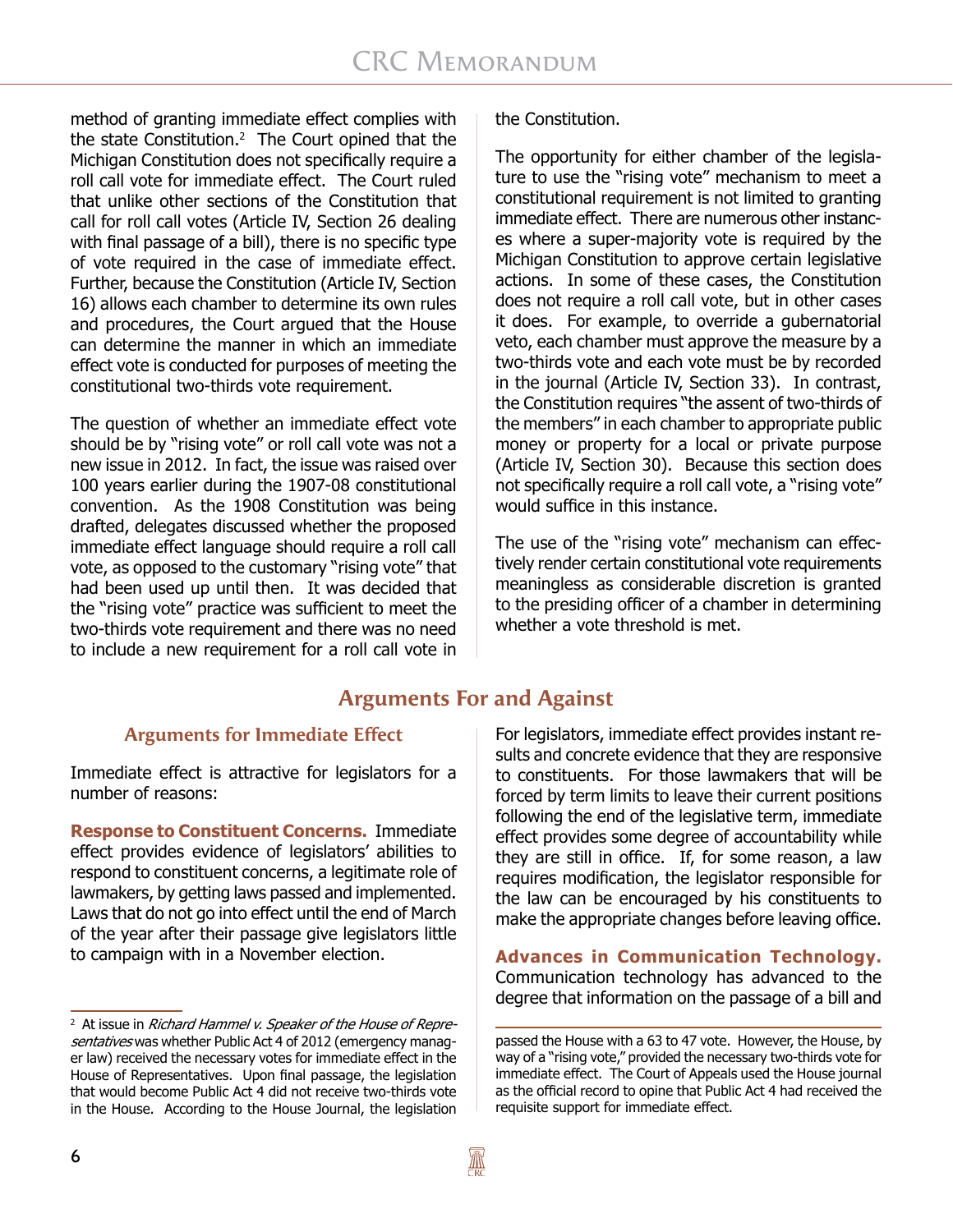enactment of a law can be transmitted to the furthest reaches of the state in a matter of minutes. At the time immediate effect was initially introduced to the Michigan Constitution in 1850, the legislature met part-time and communication throughout the state relied either on railroads or on horse and buggy.

Clearly, the expectation of local units of government and citizens to comply with laws granted immediate effect was irrational, due to the significant delay in these parties being made aware of new legislation.

Even when the current Constitution was approved in 1963, communication was nowhere near as advanced as it is today. Modern communications happen at light speed; telephones, E-mail, the Internet, radio, and television all combine to provide opportunities for local governments and people in all corners of the state to learn about changes to law minutes after enactment. These advances allow for new laws to have immediate effect without being a detriment to the parties involved on the basis of communications.

**Shift to Full-Time Legislature.** The shift from a part-time legislature to a full-time legislature has changed the dynamics of waiting until 90 days after adjournment of the legislature. Prior to the 1960s, the norm was for the legislature to adjourn in late May or early June. If there was other business that the legislature needed to attend to after adjourning the regular session, the governor had the power to call an extra session. Legislation enacted during the regular session without immediate effect became effective sometime between late August and late September in the same year a law was passed, depending on the length of the legislative session. This allowed for laws to prove their worth before the start of the next session.

Today, the legislature convenes in early January and adjourns in late December most years. It is possible that a legislature, composed of a majority of a different mind than the legislature that passed an act the previous year, could take up the issue and amend the act before it has a chance to become effective. Given the workings of a full-time legislature, immediate effect allows a law passed during a session to be implemented before the next legislature has an opportunity to modify or repeal the law.3

Most of the states with part-time legislatures have a requirement that laws do not take effect until after the legislature adjourns for the session. In contrast, nearly all states with full-time legislatures make laws effective after a certain number of days, or immediately, following the enactment of a law. Michigan, with its full-time legislature, has a constitutional provision (absent the immediate effect provision) that is more in line with the provisions in states with part-time legislatures.

**Practical Consideration.** Lawmakers must pursue immediate effect for any instance that would grant a law effect prior to 90 days following the close of a legislative session. Even if the legislature wants to delay the effective date by 30, 60, or 90 days after the governor signs an enrolled bill, an immediate effect vote is required. Similarly, if an act is to take effect on a specific date, such as an appropriations act on the first day of a new fiscal year (October 1), it will require immediate effect. Immediate effect is used as a practical solution to the two extremes set up by the current constitutional provision; laws either take effect immediately or 90 days following the adjournment of a legislative session.

#### **Why the Practice or Law should be Changed**

Arguments can also be made that the current use of immediate effect should be changed. These include:

**An Understandable Constitution.** Michigan citizens served by the state constitution should be able to read the document and understand the process of government law making. Based on such a reading today, most people would be surprised to find out that 90 percent of the bills passed by the legislature each year become law as soon as they are signed by the governor and filed with the secretary of state. As written in the Constitution, immediate effect is established as the exception to the standard procedure for laws taking effect – 90 days after the

<sup>3</sup> Michigan's transition to a full-time legislature has made other constitutional provisions far less meaningful, or in some cases, completely moot. In addition to provisions regarding immediate effect, language dealing with special legislative session (Article IV, Section 28), gubernatorial "pocket veto" (Article IV, Section 33), and referendum (Article II, Section 9) were included in the 1963 Constitution based on the assumption that the legislature would function in a part-time capacity.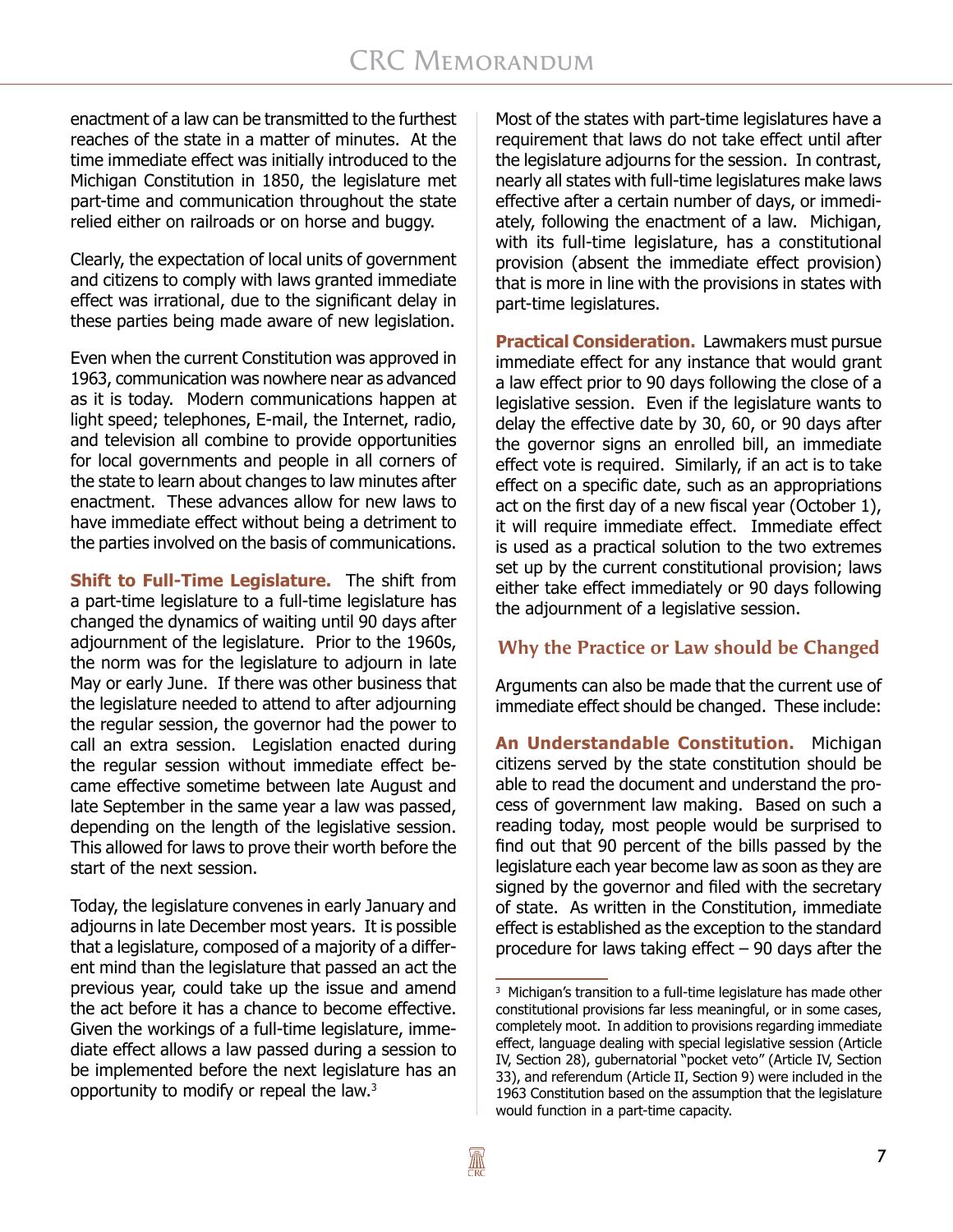end of the legislative session. Given the fact that a primary reason for having a written constitution is to inform citizens of the fundamental law by which they are governed, the text of the Michigan Constitution should reflect the standard practice of state law making and vice versa.

**Political Tool.** Immediate effect has been used as a political tool by both the majority and minority party, regardless of which political party is in power. From the perspective of the minority party, the immediate effect device allows it to bargain for provisions desirable to its constituency. The common use of immediate effect, combined with the prevailing mindset that most bills should have immediate effect, has created a situation where the minority party, assuming it has sufficient representation in a chamber, can effectively use immediate effect as a sort of filibuster. The minority party is able to use the majority party's desire to obtain immediate effect as a bargaining chip in slowing down the process and inserting language that better satisfies its desires. This is not to criticize actions of the minority party, or to say that it should not use any tool available in bargaining for language that better serves its desires. The point is that immediate effect was not created to serve as a filibuster for the minority party. If that is the current purpose for which it is to serve, the Constitution should be amended to make that clear.

From the perspective of the majority party, the use of the "rising vote" mechanism to meet the constitutional super-majority vote requirement can make the vote for final passage of a bill meaningless. This mechanism is currently employed in the House of Representatives. In the House, any bill that garners just enough support on final passage (i.e., 50 percent plus one vote) can be given immediate effect. In the law making process, the majority party gains a political advantage with the "rising vote" tool and the discretion granted to the presiding officer for determining support of certain procedural motions, including immediate effect. Additionally, this device can be used by the majority party to neutralize the minority party's attempt to use immediate effect as a political tool in bargaining for what it wants.

**Counter to Power of Referendum.** The current practice of using immediate effect works counter to the power of referendum provided for in the Constitution. The process by which citizens can petition for and vote to approve or disapprove laws enacted by the legislature is referred to as voter referendum. The power to call for voter referendum on enacted laws is provided in Article II, Section 9 of the 1963 Michigan Constitution.

Voter referendum in Michigan was first authorized in 1913 as an amendment to the 1908 Constitution. The 1913 amendment duplicated the language included in the constitution dealing with laws that receive immediate effect. Specifically, the power of voter referendum did not extend to acts granted immediate effect at the time, namely appropriation acts or those acts necessary to preserve public peace, health, or safety. Also, the amendment required that the voters had 90 days from the end of the legislative session at which a law was passed to collect the necessary petition signatures to call a referendum vote. This time frame aligned with the effective date of legislation that passed without immediate effect.

In drafting the 1963 Constitution, the framers retained the voter referendum process from the earlier constitution without substantive amendment. Unlike the 1908 Constitution, the 1963 Constitution extended the referendum power to all laws, except those making appropriations. The new constitution also retained the same timeline for invoking the referendum  $-90$  days from the end of the legislative session at which a law was passed.

Granting immediate effect to enacted legislation can have the effect of impairing the citizenry's right to referendum. When a law is granted immediate effect, the people do not have time to gather the required number of signatures to prevent the law from going into effect. A law granted immediate effect is subject to referendum, but only after it has been in effect for sometime. By constitutional design, the purpose of the referendum process established under the 1908 Constitution, and reconfirmed in the 1963 Constitution, is for voters to have a direct say (approve or disapprove) regarding laws passed by the legislature, before they take effect.

While giving an enacted bill immediate effect does not take away the right to referendum by initiative petition, it does greatly complicate the process. As the Constitution is written, the people have the right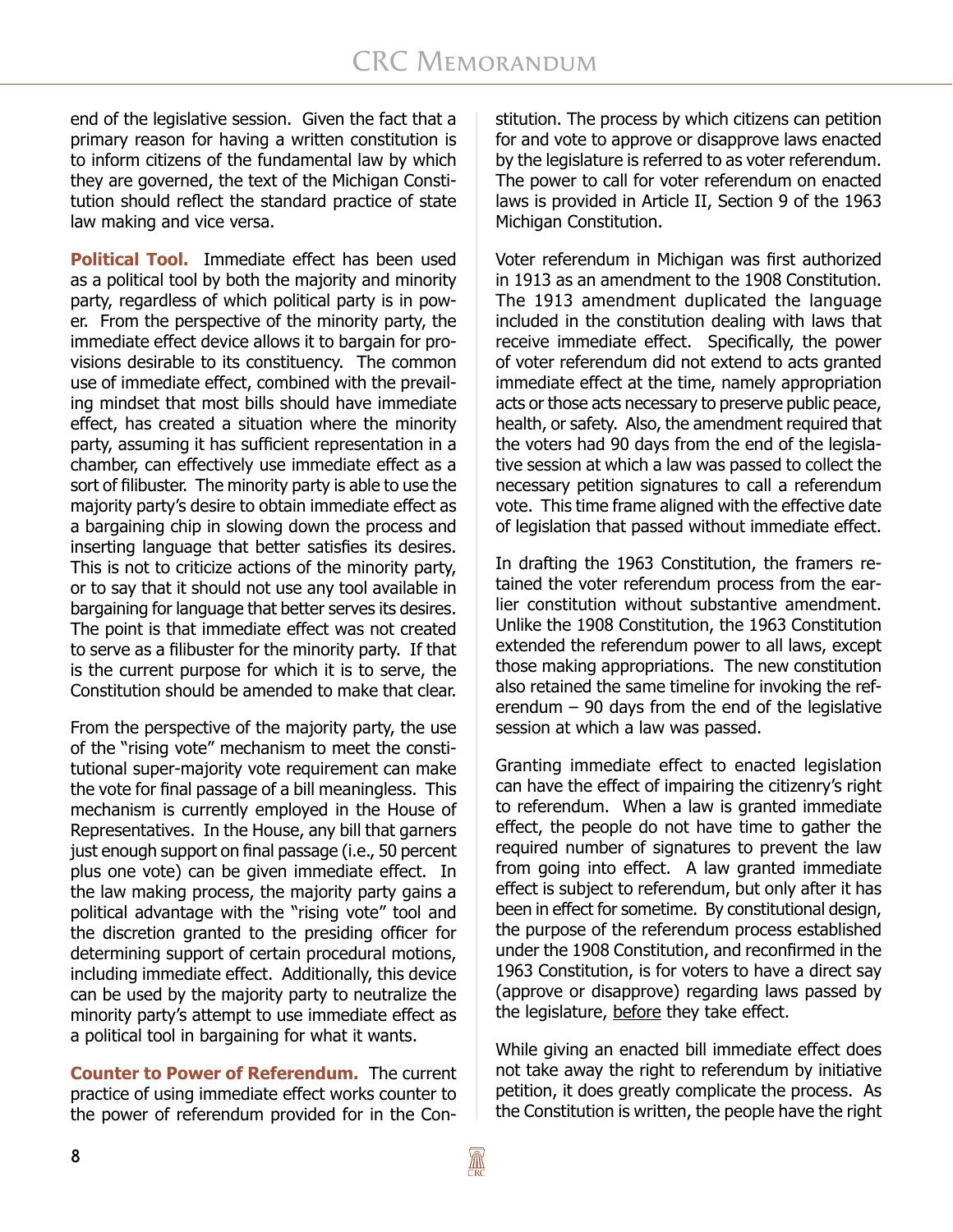to halt enactment of a law before it becomes effective by filing petitions within the 90 days after adjournment. Given the common use of immediate effect,

To reconcile the intent behind the immediate effect clause of the Michigan Constitution and longstanding legislative practice, two viable reform options are available. Option one requires the Michigan Legislature to reduce its reliance on the immediate effect mechanism and begin honoring the spirit of the Constitution by requiring legislation to take effect 90 days after the end of a legislative session. Nevertheless, given its near permanent status in the law making process, the legislature is unlikely to do an about-face and make immediate effect the exception rather than the norm.

The second option would not require modifying longstanding legislative practice. The Michigan Legislature could propose an amendment to the state Constitution to strike the provisions stating that enacted legislation will not take effect until 90 days after the end of the session at which it was passed. Alternative language could mirror that found in other states. New language could state that legislation takes effect immediately following

it is possible for a law to have been implemented for as much as a year before petitions are filed calling for a referendum.4

### **Options**

enactment, which is the current practice in Michigan for over 90 percent of all laws passed. Or, the language could read that legislation only takes effect after a set number of days (30, 60, 90, etc.) following enactment. This type of language allows those affected by state laws time to prepare for implementation.

Another reform that merits consideration deals with the method through which immediate effect is granted to enacted legislation. The state constitution requires a super-majority vote to grant immediate effect; however, because a recorded vote is not required by the constitution, each chamber has adopted its own voting practice. The use of the "rising vote" mechanism, which does not require an actual vote count, calls into question whether sufficient support is garnered for legislation granted immediate effect. To address this concern, language could be added to constitution to require a roll call vote in each chamber to determine support for immediate effect.

<sup>4</sup> Imagine a scenario where a bill ordered to have immediate effect is approved by both chambers and signed by the governor early in an even numbered year. The law becomes effective upon signature of the governor. Assume the legislature adjourns sine die near the end of the calendar year. Citizens would then have roughly until the end of March of the next year to file petitions for a referendum. The effect of the petitions would be to halt the effectiveness of the law, pending the statewide vote at the next general election (held in November of even number years). Under this scenario, the law would have been in effect for approximately one year before effectively being placed "on hold" until the November general election when voters have an opportunity to weigh in on the merits of the law.